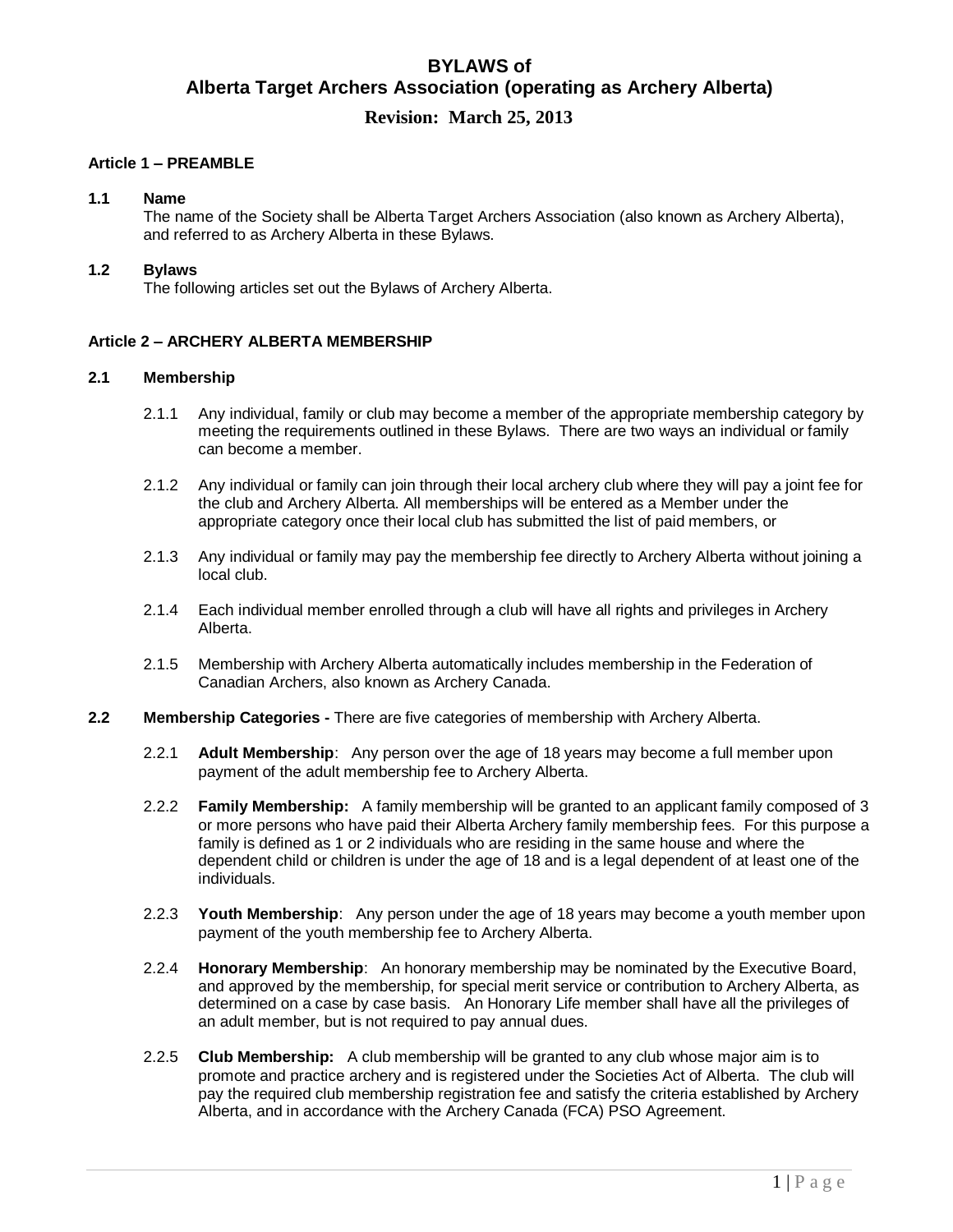## **2.3 Membership Fee**

- 2.3.1 Membership fees for all categories of membership will be set, and any changes deemed necessary made, by the Executive Board of Archery Alberta by September  $1^{st}$  of the previous year.
- 2.3.2 The membership year for Alberta Archery is January 1 to December 31.
- 2.3.3 Membership fees paid beginning October 1<sup>st</sup> of the previous year will extend into the following year.

## **2.4 Rights and Privileges of Members**

- 2.4.1 Any member in good standing is entitled to all rights and privileges as identified for each membership category. A member in good standing is a member who has paid the membership fee or other fee required of Archery Alberta and is not suspended as a member under Article 2.7.
- 2.4.2 Adult members and honorary members in good standing will each have one vote, while family members in good standing will have a number of votes corresponding to the number of adults in the family.
- 2.4.3 Youth and club members do not have voting rights.

## **2.5 Withdrawal (Resignation)**

- 2.5.1 Any member wishing to withdraw may do so upon submitting a notice in writing (letter or email) to the Secretary of Archery Alberta.
- 2.5.2 Upon receipt of the notice the member's name will be removed from the membership list.

## **2.6 Termination of Membership**

2.6.1 Membership in all classifications, other than honorary members, shall terminate on December 31<sup>st</sup> of each year, provided however that the rights and privileges of membership shall continue until January 31<sup>st</sup>. If the membership is not renewed by that date all rights and privileges of membership shall cease. If the member chooses to renew the membership after January  $31<sup>st</sup>$ , the rights and privileges of membership shall not commence until the required application has been made and fees paid.

#### **2.7 Suspension of Membership**

2.7.1 Membership with Archery Alberta is a privilege. Any member determined by the Executive Board to have contravened ethical, moral and/or legal standards regarding the interests of Archery Alberta will have their membership suspended for the remainder of the membership year. No member shall be suspended without being notified of the reasons within 30 days of the decision. The member does have the right of appeal to the Executive Board at a meeting called for that purpose, and the Executive Board may reinstate the member. If the Executive Board upholds the suspension, the member can apply for reinstatement for the following year to the Executive Board. A suspended member shall not be reimbursed their membership fees.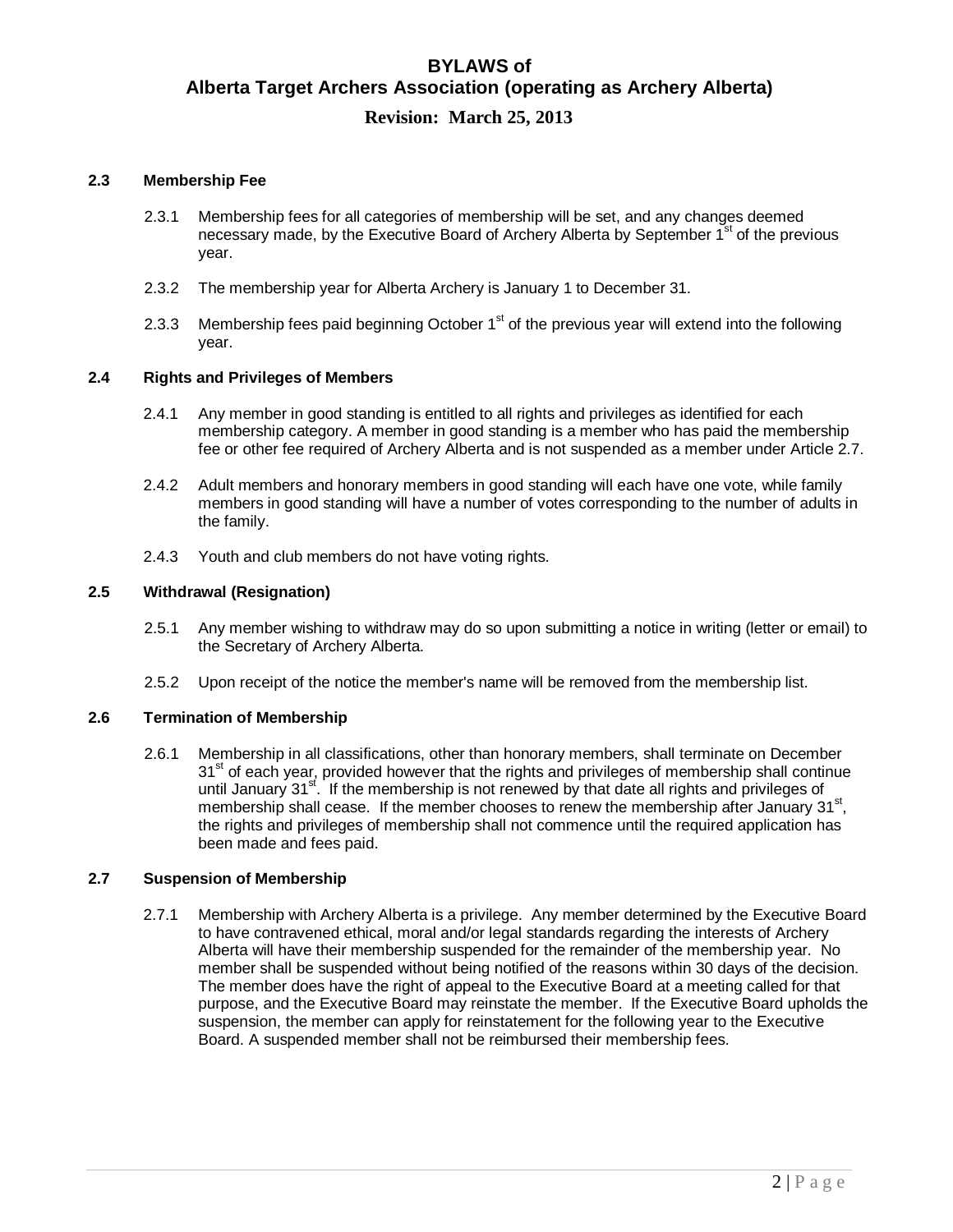## **Article 3 – Meetings of Archery Alberta**

## **3.1 Annual General Meetings (AGM)**

- 3.1.1 There will be a general meeting of Archery Alberta held annually at a location determined by the Executive Board.
- 3.1.2 The notice for the Annual General Meeting (AGM) will be sent to the membership, at least 21 days prior to the meeting. The meeting notice will state the place, date and time of the AGM, and any business requiring a Special Resolution. The notice will be given through email to each member and posted on the Alberta Archery website. A member who wishes to receive notice by mail may make such a request, in writing, to the Secretary who shall provide notice by mail that is postmarked no later than 21 days prior to the meeting.
- 3.1.3 Quorum: At each AGM the quorum shall be twenty-five (25) voting members.
- 3.1.4 Agenda: The purpose of the AGM is to review the financial statements, elect the board of directors, accept and table reports, appoint auditors, and accept and approve resolutions and any other business as identified in the meeting notice.
- 3.1.5 The business of the AGM will be conducted in accordance with agreed standard parliamentary procedures, and will default to Roberts Rules of Order, if no other alternate parliamentary procedures are agreed to by the majority of the Executive Board prior to the AGM.
- 3.1.6 Voting privileges: Members shall have voting privileges as set out in these Bylaws.
- 3.1.7 There shall be no voting by proxy at any meeting of the membership, Executive Board and Committees.

## **3.2 Special General Meetings**

- 3.2.1 A special general meeting shall be called by the President upon the written requisition of five (5) Directors, or upon the written requisition of two hundred (200) voting members of Archery Alberta.
- 3.2.2 Only those matters set out in the notice of special general meeting are to be discussed at the meeting.
- 3.2.3. Notice of a Special General Meeting: Notice for Special General Meetings will be given in the same manner as for Annual General Meetings.
- 3.2.4 Voting rules for Special General Meetings are the same as the Annual General Meeting.

## **Article 4 – Executive Board Nomination and Elections**

## **4.1 Composition of the Executive Board**

The Executive Board, elected by the general membership shall be composed of the following Directors:

President Vice-President Past-President **Treasurer Secretary**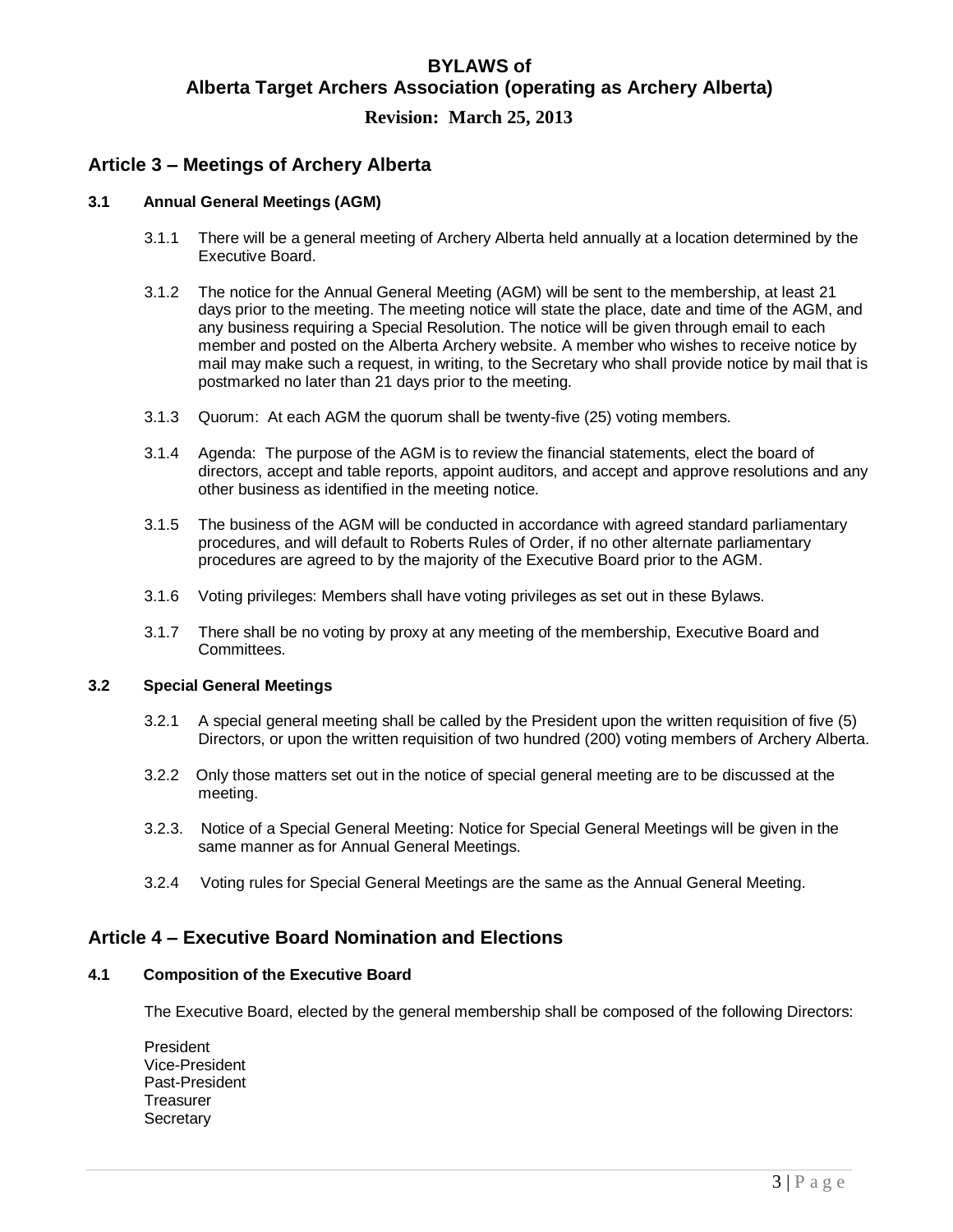Archery Canada Director Junior Program Director Two (2) Directors at Large

### **4.2 Terms of Office**

- 4.2.1 Each Executive Board Member elected at the AGM will serve a two (2) year term.
- 4.2.2 Voting members may re-elect any Executive Board Members for a maximum of three (3) consecutive terms.
- 4.2.3 The terms of the Executive Board will be as follows:
- 4.2.4 The Past President will stay on the board for an additional two-year term once they have completed their term as President.
- 4.2.5 Elections will be staggered in the following manner. The following will be elected in evennumbered years:

President **Secretary** Junior Program Director Director at Large

The following will be elected in odd-numbered years:

Vice President **Treasurer** Archery Canada Director Director at Large

## **4.3 Elections of the Executive Board**

- 4.3.1 Any voting member, 18 years or older and is a member in good standing is eligible to run for office for the Executive Board.
- 4.3.2 Elections to the Executive Board will be held at the Annual General Meeting of Archery Alberta after all other business and reports have been completed.
- 4.3.3 No more than three (3) members from the same member Club can occupy executive positions with Archery Alberta at the same time.
- 4.3.4 The Vice-President shall be responsible for assembling an official slate of candidates, and he/she shall be chairman of the meeting during elections.
- 4.3.5 Candidates for election to any position may make their names known to the Vice-President in writing, at any time prior to the vote being called or nominations from the floor will be accepted. Candidates for election need not be present, but if they are not, a signed notice of intent to stand for office must be in the hands of the Vice-President prior to the vote being called.
- 4.3.6 A separate ballot shall be cast for each position, which shall be filled by a simple majority vote of those in attendance at the AGM.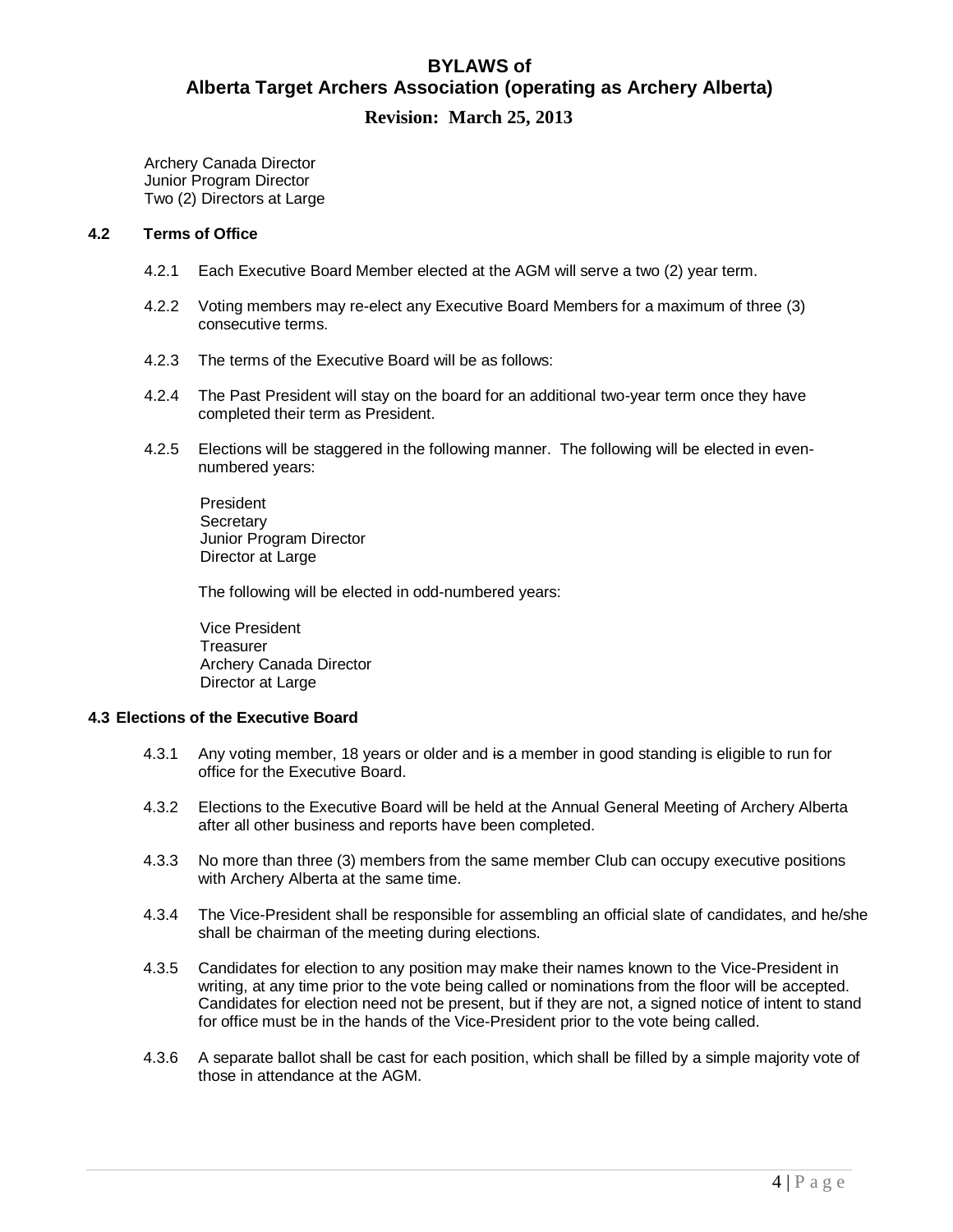### **4.4 Board Vacancy**

- 4.4.1 A member of the Executive Board may resign from office by giving one (1) months' notice in writing. The resignation takes effect either at the end of the months' notice or on the date the Executive Board accepts the resignation.
- 4.4.2 Executive Board members who miss three (3) consecutive meetings will be considered to have resigned their position on the Executive Board. Exceptions include emergencies and absence with notification. In the absence of a member, any required reporting should be given to another Executive Board member to present on the member's behalf.
- 4.4.3 Executive Board members may recommend the removal of any director including the president and past president before the end of their term. A Special General Meeting must be called to ratify the recommendation and must be passed by a majority voting members in attendance.
- 4.4.4 If there is a vacancy on the Executive Board the remaining Directors may appoint a member in good standing to fill that vacancy until the next Annual General Meeting. This does not apply to the immediate past President Position, which will remain vacant until filled by the retirement of the current President.
- 4.4.5 If no one is appointed to the vacant position, the Executive Board has the authority to ask a current board member to take on the responsibilities of the vacant position, until such time as the vacant position is filled.

## **Article 5 - Functions of the Board, Duties and Responsibilities**

The Executive Board governs and manages the affairs of Archery Alberta. The Executive Board may hire a paid Administrator to carry out management functions under the directions and supervision of the Board.

## **5.1 Powers and Duties of the Executive Board**

- Promoting the objects of Archery Alberta
- Promoting membership.
- Determining membership and registration procedures and member fees, dues, charges and other requirements
- Maintaining and protecting Archery Alberta assets and property.
- Preparing and approving the Annual Budget
- Paying all expenses for operating and managing Archery Alberta
- Paying persons for services, including honorariums, and protecting persons from debts of Archery Alberta.
- Develop investment polices to secure extra financial assets of Archery Alberta
- Making and approving policies and procedures for the management and governance of Archery Alberta
- Maintaining all accounts and financial records, including approval of all contracts
- Appointing legal counsel as necessary.
- Selling, disposing of, or mortgaging any or all of the property of Archery Alberta
- Without limiting the general responsibilities of the Board, delegating its powers and duties to a committee or paid administrator of Archery Alberta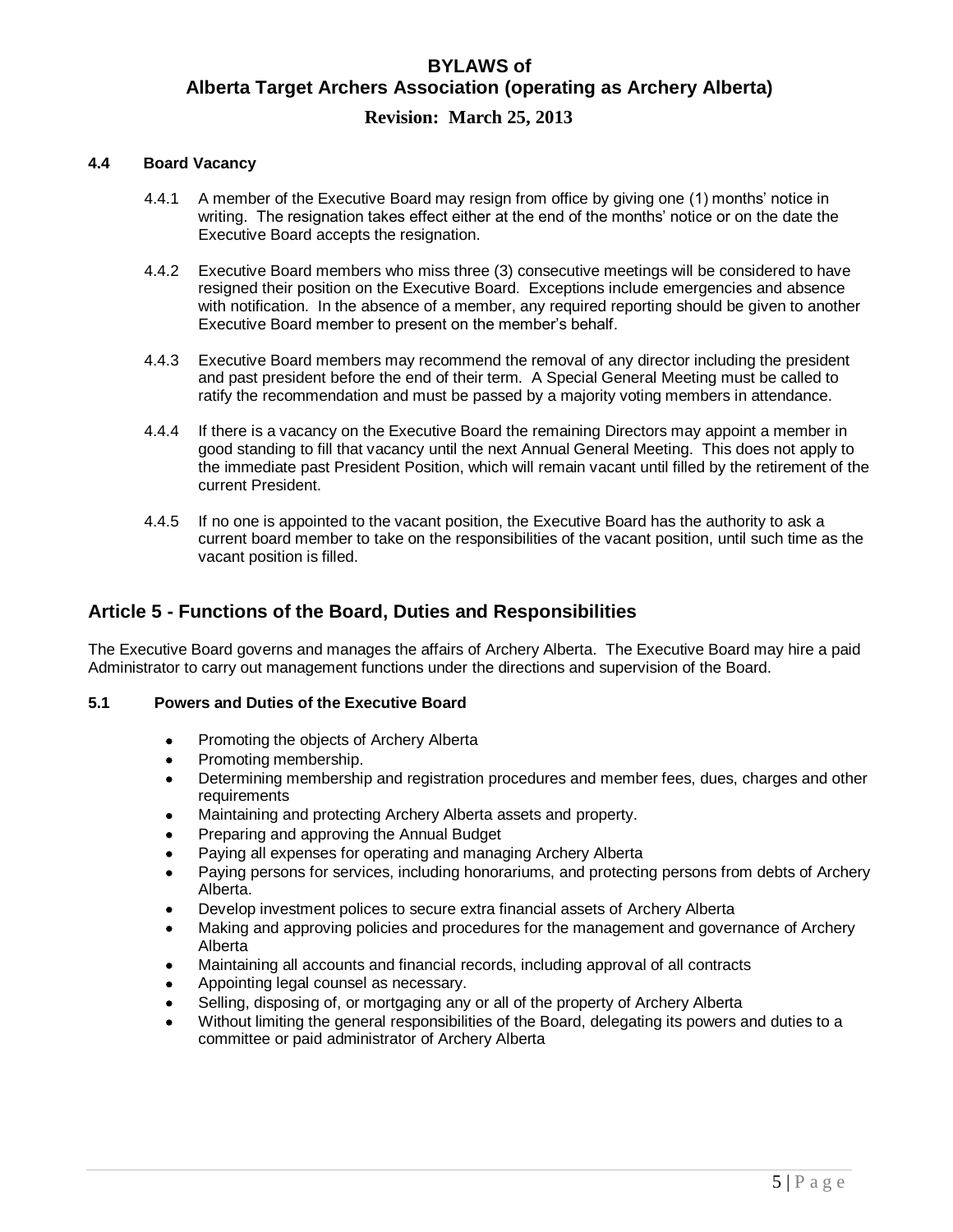#### **5.2 Term of Office Commencement**

5.2.1 The Executive Board shall assume office immediately following the Annual General Meeting.

#### **5.3 Transfer of Records**

5.3.1 It shall be the responsibility of each out-going Executive Board member to transfer all materials and records pertaining to their past office, to the newly elected member of the position, at, or prior to the first Executive Board meeting following the AGM.

#### **5.4 Meetings of the Executive Board**

- 5.4.1 The Executive Board shall meet at least six (6) times yearly, with a minimum of two face-to-face meetings per year. Attendance via conference call is considered present for the meeting.
- 5.4.2 The President calls the meetings and sets the date and time of the meetings.
- 5.4.3 The Secretary will send a meeting notice to all Executive Board members at least fourteen (14) days prior to the meeting date.
- 5.4.4 At meetings of the Executive Board, the quorum shall be five (5) voting members present.
- 5.4.5 Each Executive Board member, including the President, has one (1) vote.
- 5.4.6 The President does not have a second vote in the case of a tie vote. A tie vote means the motion is defeated.
- 5.4.7 Archery Alberta members may request attendance at the Executive Board Meeting from time to time to make a presentation. The request to attend the meeting must be made in advance with prior notice to the President. The members making the presentation will only participate in that portion of the meeting that is related to their presentation. A majority of the Executive Board members may ask any other members, or other persons present, to leave.

### **5.5 Officers**

5.5.1 The Officers of Archery Alberta are the President, Vice-President, Treasurer and Secretary.

#### **5.6 Duties of the Officers**

#### 5.6.1 **President**

- Supervise the affairs of Archery Alberta.
- When present, chairs all meetings of Archery Alberta, including the AGM, and Executive Board meetings.
- Serves as the spokesperson for Archery Alberta.
- Ensure calendar of events of all activities six months prior to implementation, so all executive board members are aware of what is happening.
- Has the authorizing signature along with the Treasurer for funds disbursement.
- Prepare an annual President's Report detailing the achievement of Archery Alberta for the year.
- Prepare the proposed agenda for Executive Meetings and the Annual General Meeting.
- Delegate any of the above duties to other individuals or committees as appropriate.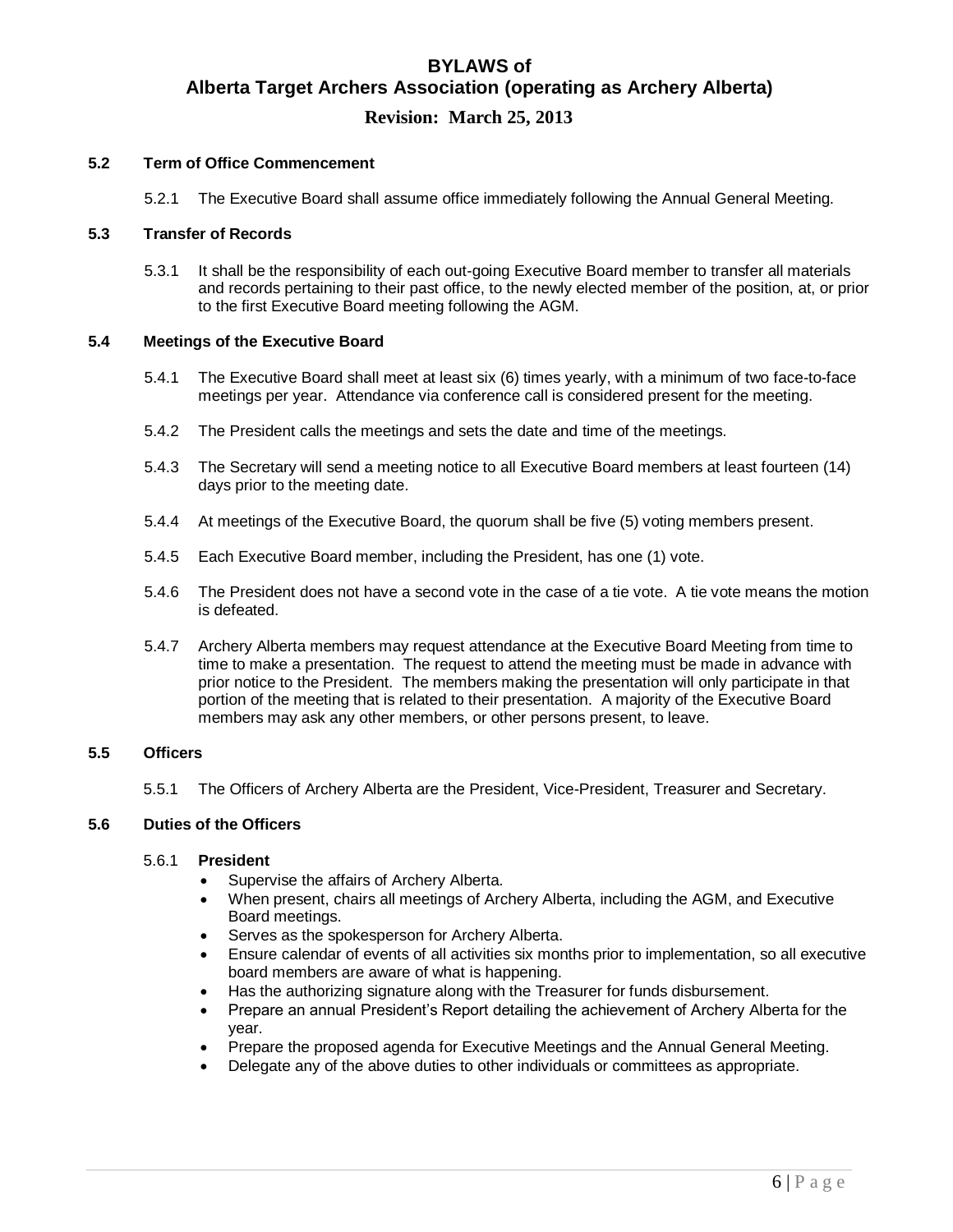# **BYLAWS of Alberta Target Archers Association (operating as Archery Alberta)**

## **Revision: March 25, 2013**

## 5.6.2 **Vice President**

- Presides at meetings in the President's absence.
- Provide assistance to the President where necessary, and replace the President at various functions when asked to do so by the President or by the Executive Board.
- Responsible for the control of the archives, shooting records, old retired trophies and current trophies.
- Chair the elections committee and supervise the election at the AGM.
- Carries out other duties as assigned by the Board.

## 5.6.3 **Treasurer**

- Manage the budgeting process.
- Keep accurate records of all incoming and outgoing monies and ensure that all monies are distributed to each program chairman and are accurately accounted for.
- Prepare an annual financial statement for the Annual General Meeting for all members to review.
- Work with the other Board members and coordinate a financial budget in conjunction with the Grants Committee Chairman and the Executive Board members for the upcoming year.
- Supply a signature along with the President's signature on all disbursements.
- Provide the audited statement for distribution to the members.

## 5.6.4 **Secretary**

- Take minutes of Board meetings and distributes to all members.
- Ensure that all minutes of the board are given to the Website Editor.
- Ensure all meeting notices for Executive Board, Annual General and Special meetings are distributed according to notice requirements.
- Files the annual return, changes in the directors of Archery Alberta amendments in the bylaws and other incorporating documents with the Alberta Corporate Registry.
- ◆ Verify voting members for the AGM election of new board members.
- Respond to Executive Board correspondence as required.

## **5.7 Duties of Other Directors**

## 5.7.1 **Archery Canada Director**

- Represents Archery Alberta on the Executive of Archery Canada Board of Directors.
- Receive and distribute information from Archery Canada to the Executive Board.
- Ensure Archery Canada is kept informed of Archery Alberta activities.
- When required provides a liaison between Alberta Archery members and Archery Canada, and vice versa.
- Compile annual PSO report to be presented to Archery Canada for their AGM.

#### 5.7.2 **Junior Program Director**

- Organize provincial junior Mail Matches; tabulating scores and presenting awards.
- Promote the Archery Canada Junior Programs and other programs or services offered through the Long Term Athlete Development Program.
- Provide information and assistance when requested about the Junior Program.
- Work with the Coaching Director on developing coaching for juniors in the Province.

#### 5.7.3 **Directors At Large**

 To undertake responsibilities as requested by the President in order to meet the needs of Archery Alberta membership.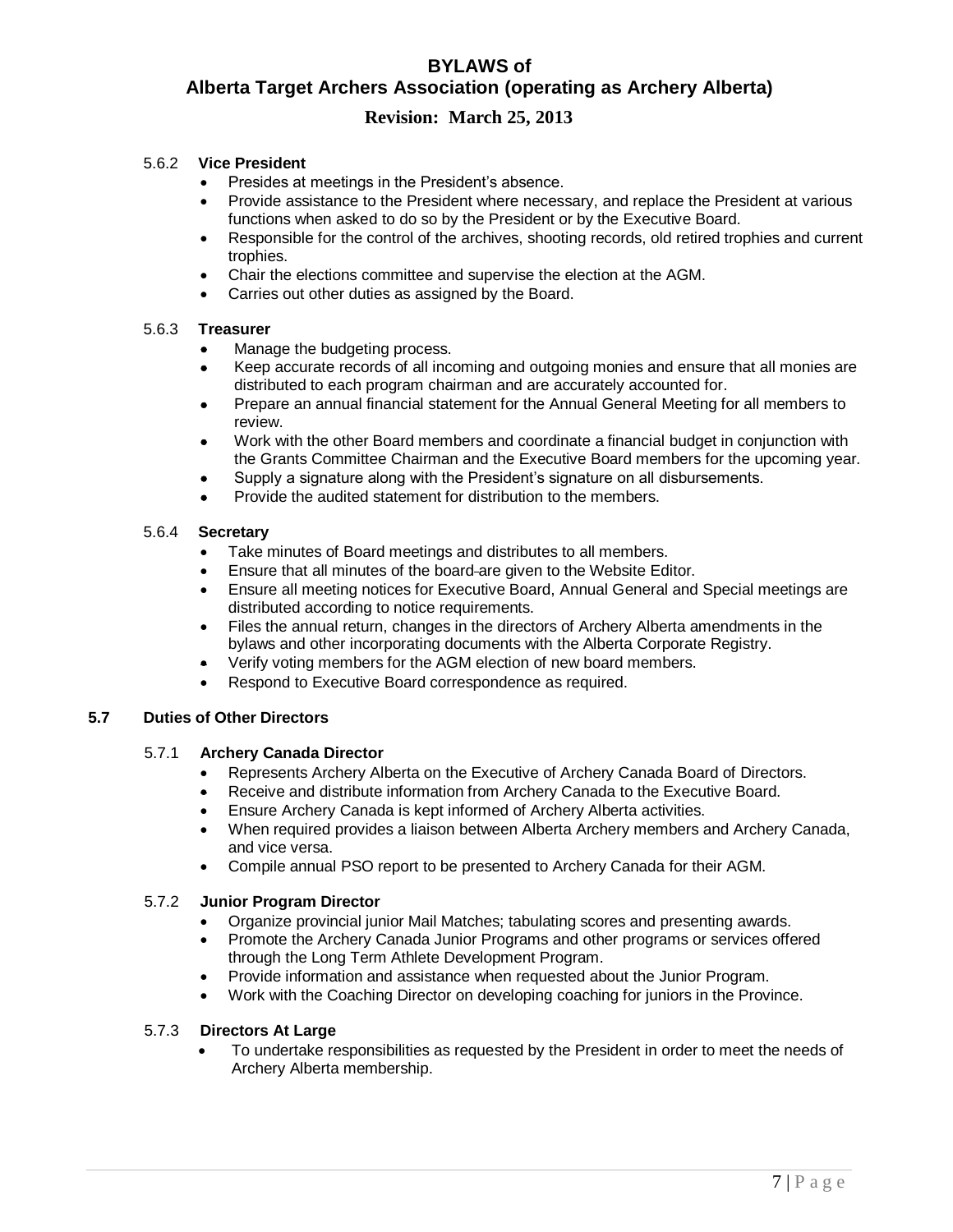# **BYLAWS of Alberta Target Archers Association (operating as Archery Alberta)**

## **Revision: March 25, 2013**

## **5.8 Standing Committees.**

- 5.8.1 The Executive Board may delegate responsibilities to committees and task groups or other such mechanism as may be required to support the work of the Executive Board. All committees will be approved by, and shall report to, the Executive Board in accordance with the mission and objectives of Archery Alberta. The Board will determine the scope and level of authority for each committee as determined by a Board approved Committee Terms of Reference.
- 5.8.2 The Executive Board will establish the following standing committees:
	- Finance Committee
	- Nominating Committee
- 5.8.3 The Finance Committee Members and Responsibilities
	- The committee consists of the Treasurer, who is the Chairperson and a maximum of three other members appointed by the Board
	- The committee is responsible for
		- o Recommending budget policies to the Board
		- o Making recommendations for financial investment and expenditures
		- o Coordinates the annual budgeting process
		- o Arrange for annual audit of the books
		- o Reporting the years activities to the AGM
		- o Carrying out other duties as assigned by the Board
- 5.8.4 Nominating Committee members and Responsibilities
	- The committee consists of the Vice- President who is the Chairperson and 2 other members appointed by the board.
	- The Committee is responsible for
		- Preparing the slate of nominees for the vacant positions on the Executive Board
		- Chairing the nomination at the AGM
		- Orienting new board members

#### **5.9 Other Committees**

- 5.9.1 The Executive Board will appoint a Chairperson for each of the following committees. The committee chair will then solicit committee members to support the work of the committee. The committees will include, but not be limited to the following
	- Grants Committee
	- Zone Directors Committee (includes games)
	- Coaching Development Committee
	- High Performance Committee
	- Membership Committee
	- Judging Committee
	- Communication Committee, to include newsletter and website responsibilities.
- 5.9.2 Each committee chair will report to the Board in a process as outlined in Policy.
- 5.9.3 The Executive Board will also have the authority to establish ad-hoc committees or task groups as required.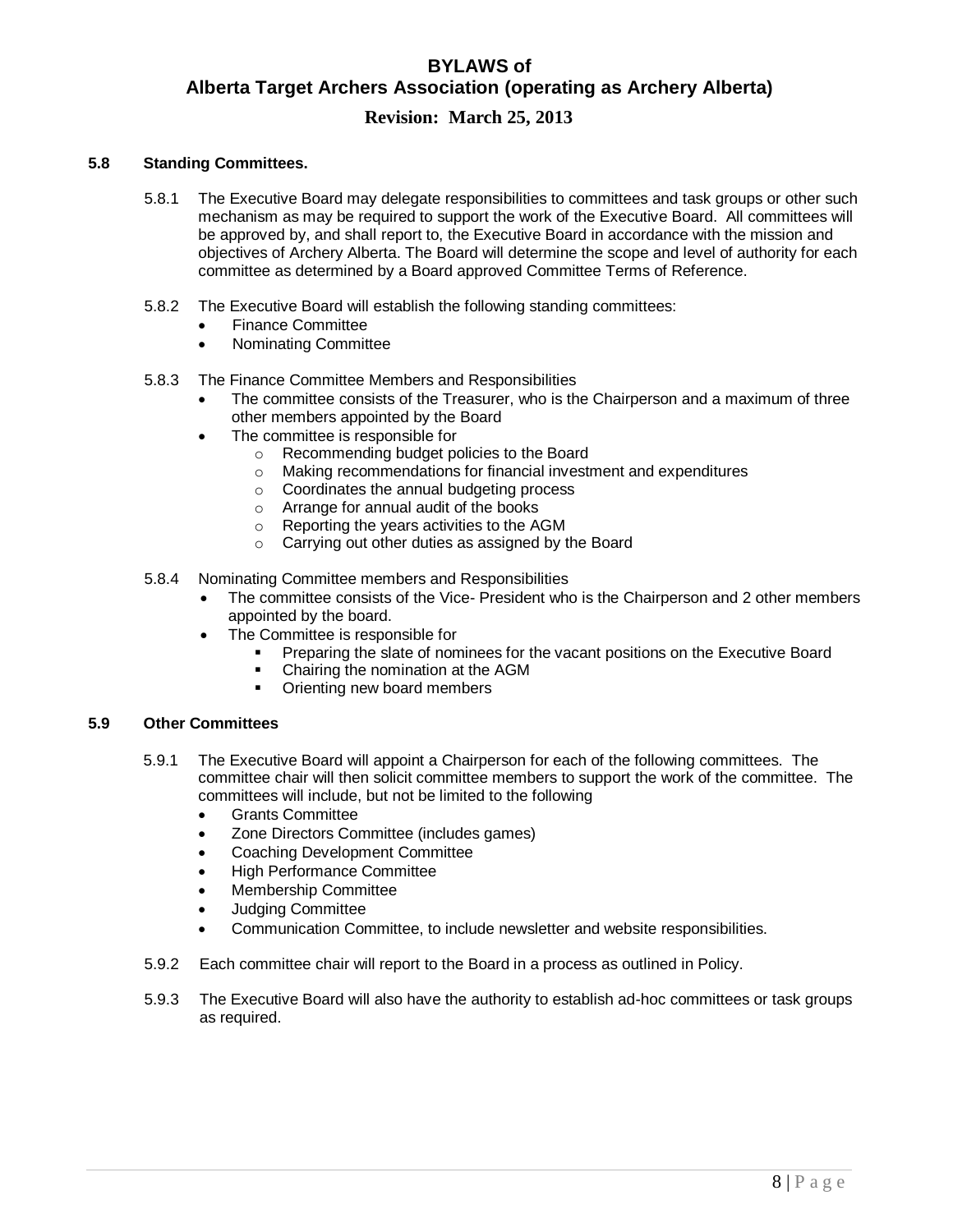#### **Article 6 – FINANCE AND MANAGEMENT**

#### **6.1 Finance and Auditing**

- 6.1.1. The fiscal year for Archery Alberta is April 1 to March 31 of the following year.
- 6.1.2. The books, accounts, and records of the Treasurer shall be audited at least once a year by a duly qualified accountant, who is approved by the general membership at the AGM. If determined by the Board, two (2) members of Archery Alberta may be appointed by the Board to conduct the audit. The financial records will be approved by the Board no later than June 30 following fiscal year end.
- 6.1.3. The complete and proper statement of the standing of the books for the previous year shall be submitted by such auditor(s) at the last meeting of the Executive Board before the new elections at the AGM. The book and records of Archery Alberta may be inspected by any member in good standing with seven (7) days notice for viewing, at the convenience of the Treasurer.

### **6.2 Remuneration**

6.2.1 No remuneration or salary shall be paid to any Director or Officer of Archery Alberta.

#### **6.3 Receipts**

6.3.1 Reasonable expenses incurred while carrying out duties of Archery Alberta and in accordance with allowance plans, will be reimbursed if accompanied with receipts and with approval from the Executive Board.

#### **6.4 Borrowing Power**

6.4.1 For the purpose of carrying out its objectives, Archery Alberta may borrow or raise or secure the monies as it thinks fit and in particular by the issue of debentures. But these powers shall be exercised only under the authority of Archery Alberta, and in no case shall debentures be issued without sanction of a special resolution for Archery Alberta membership, through a written ballot.

## **6.5 Cheques and Contracts**

6.5.1 Signing authority for monies in the general account of Archery Alberta shall be with the Treasurer together with either the President or Secretary of Archery Alberta. No more than three (3) Executive Board members shall have this signing authority at any one time.

## **Article 7 - Other Matters**

#### 7.1 **Conflict of Interest**

An elected or appointed member of Archery Alberta who has an interest, or who may be perceived as having an interest, in a proposed contract or transaction with Archery Alberta shall disclose fully and promptly the nature and extent of such interest to the Executive Board. That member in conflict will refrain from voting or speaking in debate on such contract or transaction and will refrain from influencing any decision made on such contract or transaction. Once the decision is made, the member will support the decision and carry on with their role as designated.